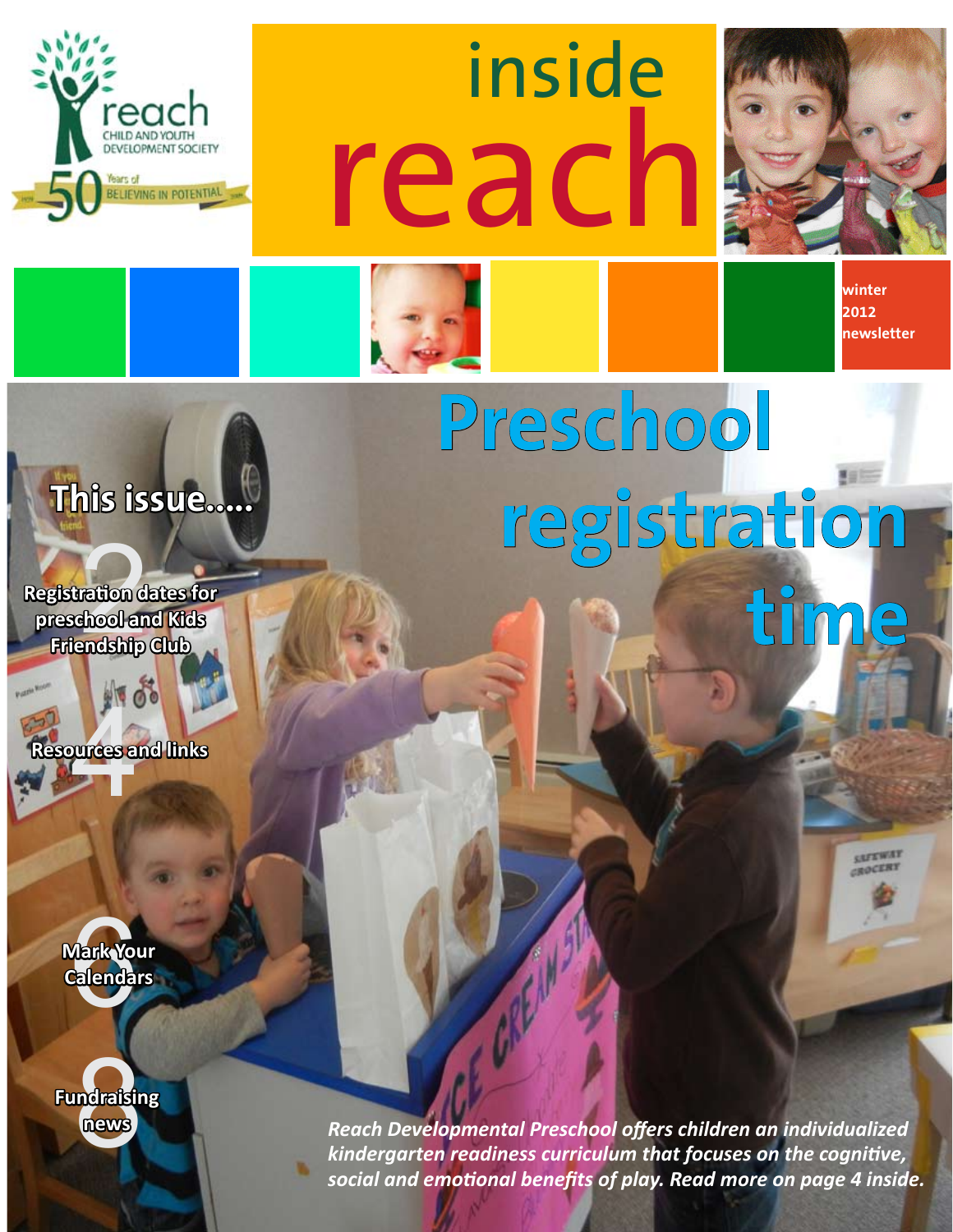# inside reach

is published quarterly and is distributed free of charge to the membership of Reach Child and Youth Development Society.

If you would like to subscribe or unsubscribe call 604-946-6622 ext. 0 or email info@reachdevelopment.org and write "newsletter" as subject line.

Submissions are welcome. Children's writing or artwork is welcome. Please include your contact information with your submission.

Submissions can be emailed to cnidoski@reachdevelopment. org with "newsletter" in the subject line, faxed to 604-946- 6622 (please do not fax artwork), mailed or dropped off at the front desk. For more information about the "inside reach" newsletter please call 604-946-6622 ext.337.



#3 - 3800 72nd Street Delta B.C. V4L 1G9 604-946-6622 Fax: 604-946-6223 info@reachdevelopment.org www.reachdevelopment.org

**Reach Play and Learn Centre** 11425 84th Avenue North Delta, BC V4C 2L9 604-501-1502 Fax: 604-501-1359

# **Message from the President**



 Even though this is the winter edition of our newsletter, I can't help but wonder what happened to winter this year! Or maybe the groundhogs are right and the next

six weeks is when winter will show up.

Even in these challenging economic times, Reach is finding ways to grow! We are serving 20% more children/youth than we did last year, and have grown our overall service capacity by over two hundred "program spots". Even so, some of our waitlists have insisted on growing in size this year.

In November, our new building campaign was given a significant boost with the generous donation of \$50,000 from the Tsawwassen Boundary Bay Lions Club. The Reach Foundation is obviously growing in energy and is now starting to lay plans for significant fundraising events over the next eighteen months. Watch the Events section of or website for updates.

While its very encouraging seeing the provincial government starting to put more resources into the system in some areas, we continue to see that the demand for services exceeds the supply. Not only do we continue to focus fundraising efforts to support direct service delivery, the Board also recognizes the importance of a new location and a new building for Reach.

A special note of thanks to Dan Layton for taking such good care of our technology, which we all depend on for our day-to-day activities and collaboration. While it's good to know that we are doing proper back-ups, it's even better to see that we are actually able to restore our systems from those back-ups when we need to. Well done!

On behalf of the Board of Directors of the Reach Society,

*Rob vanSpronssen, President Reach Child and Youth Development Society*

## **We want your feedback...**



Your feedback is important to us in helping to determine the design and delivery of programs that best meet the needs of children, families and the community.

Please feel free to call Reach or email anytime with comments. Phone 604-946-6622 ext. 342 or

email at lisaw@reachdevelopment.org



**Keep current with Reach and Reach Delta Connex on Facebook.** 



**You can also follow Reach on Twitter at www.twitter.com/ReachSocietyBC**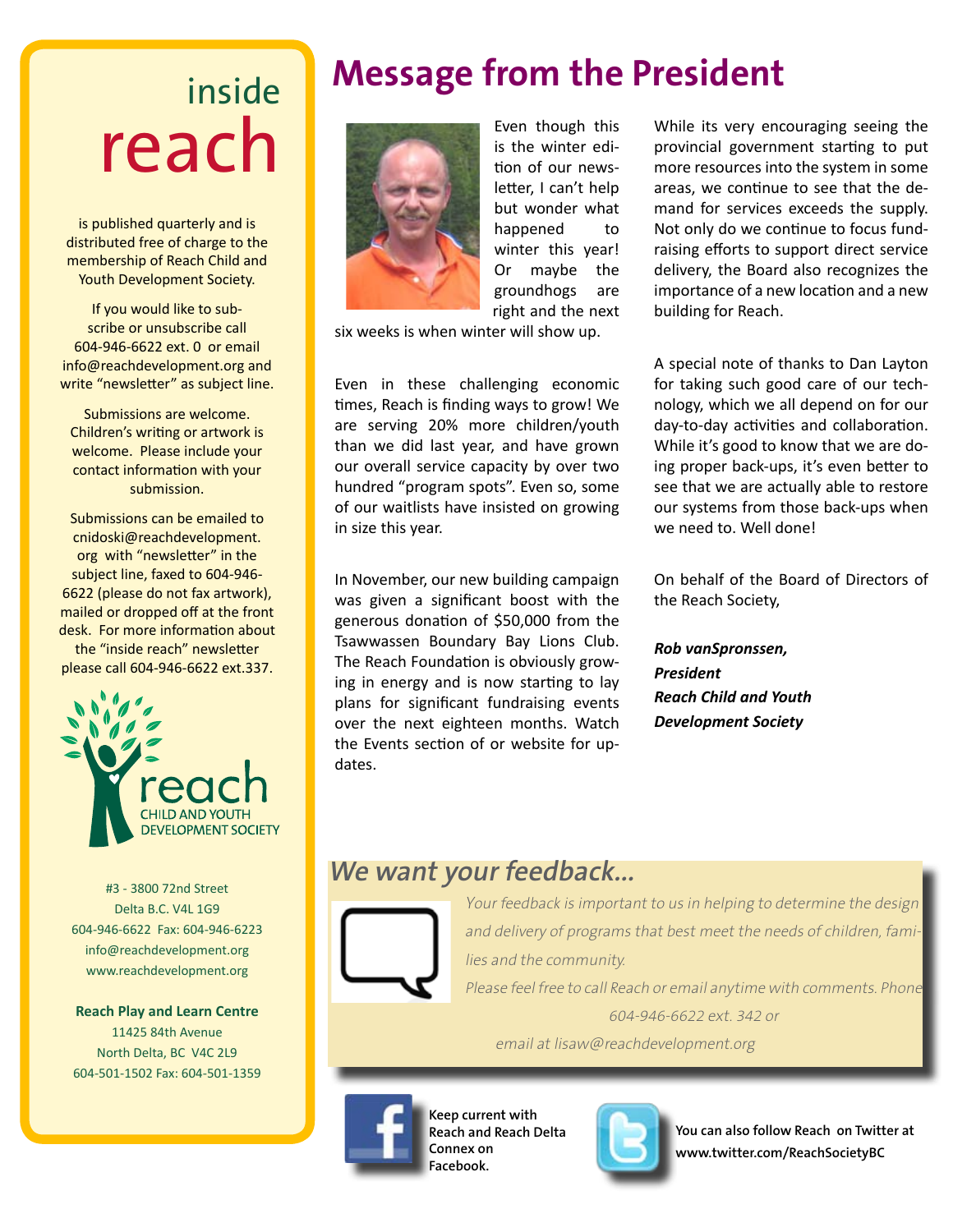# **Upcoming at Reach**

### **Reach Preschool registration for fall 2012**

#### **Reach Developmental Preschool South Delta #3 3800 72nd street Ladner.**

In-house registration for returning families will begin Saturday, February 25th from 8:30 to 11:30 a.m. In-house registration for new families will begin on Saturday, March 3rd from 8:30 to 11:30 a.m.

#### **Reach Developmental Preschool North Delta at 10921 82nd avenue North Delta.**

In-house registration for returning families will begin Saturday, February 25th from 1:00 to 4:00 p.m. In-house registration for new families will begin on Saturday, March 3rd, 2012 from 1:00 to 4:00 p.m.

For more information please call 604-946-6622 ext 308 or email susieg@reachdevelopment.org .

### **Kids Friendship Club spring sessions start April. Registration on now.**

Friendships are important to our personal well-being and promote positive behaviour behavior and selfesteem. Maintaining a friendship is not easy for anyone, and young people with developmental disabilities face more challenges than many in finding and keeping friends. That's where the Reach Kids Friendship Club (KFC) program comes in. The KFC promotes friendships among children and teens by supporting and strengthening prosocial and emotional skills, and creating opportunities for children and youth to interact. Registration is on now for the spring sessions.Find out more about the program and download flyers for upcoming sessions at www.reachdevelopment.org

#### **KFC program Registration for SPRING 2012**

Grades 1 to 3 Mondays, April 16th to June 18th 6:00 to 7:30 pm Grades 4 to 6 Wednesdays, April 11th to June 13th 6:00 to 7:30 pm

For more information or to register your child for the KFC call Carol at 604-946-6622 ext. 343 or email caroly@reachdevelopment.org

# **from the Reach Library**

*by Pam Collins, Reach Library Coordinator* 

Recently, I had many parents request information on sensory issues. So, this issue I thought I would let you all know about one of the first and still one of the best books written on this subject :

#### **The Out-of- Sync Child by Carol Stock Kranowitz, M.A.**

Do you have a picky eater? Does your child refuse to wear certain clothing? Do they cover their eyes or ears? Do they panic at the thought of going to birthday parties? Many of these symptoms may indicate Sensory Integration Dysfunction, which is a common but often misdiagnosed problem for our children. Ms. Kranowitz describes examples of students from Kindergarten through grade 7 who have a variety of challenges with a variety of senses. She writes in such a way that you can immediately picture these children or one of your own! She offers many strategies for both at school and at home. For further strategies she has written a companion book called "Out-of-Sync Child Has Fun: Activities for Kids with Sensory Processing Disorder". This one presents over one hundred playful activities that help develop and organize a child's brain and body.

#### "**You're Going to Love this Kid" by Paula Kluth.**

Paula Kluth is a former special education teacher and has written this book for educators and parents of children with Autism Spectrum Disorder. However, her views on inclusion and strategies for engaging learners apply to the diversity of today's classrooms and all our learners. She provides concrete examples for preparing lesson plans, engineering a safe learning environment, promoting communication opportunities and understanding challenging behaviours. She proposes sensitive new ways to see and understand all students. It is a wonderful and practical book for educators and for parents – who after reading it can present it to their favorite teachers! If you want to see Paula Kluth, she is coming to present ""You're Going to Love This Kid": Teaching & Supporting Children on the Spectrum" at the Marriot Vancouver Airport Hotel in Richmond BC on February 24, 2012 (see page 6 of this newsletter or go to go to www.autismawarenesscentre.com.)





Grades 7 to 9 Tuesdays, April 10th to June 12th 6:00 to 8:00 pm Grades 10 to 12 Saturdays, April 14th to June 16th 10 am to 1:00 pm





TEACHING STUDENTS in AUTISM in th INCLUSIVE CLASSROOM

Paula Kluth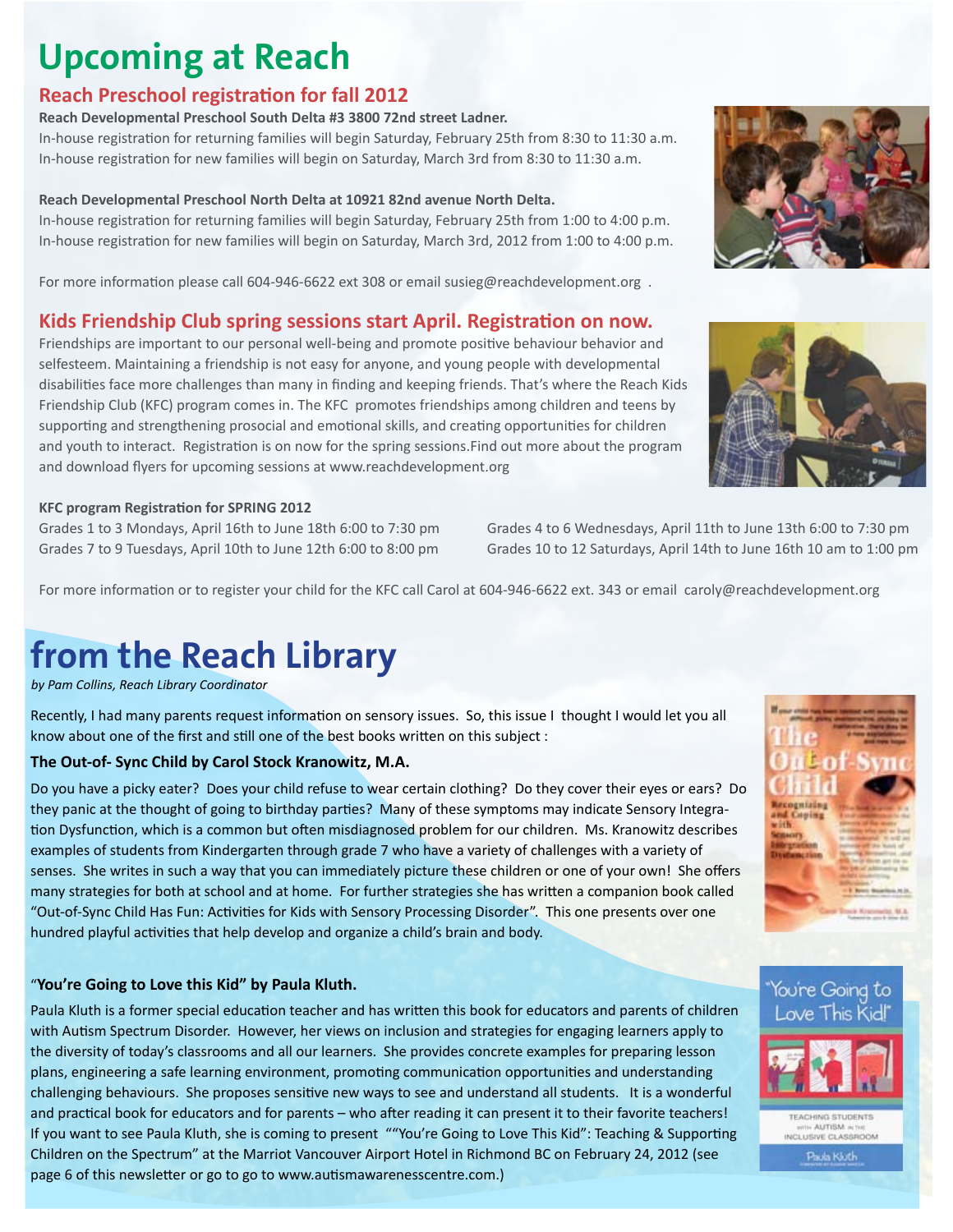## **Reach depends on family feedback..**

In January, 2012 Reach distributed it's bi-annual Family Satisfaction Surveys to all families who have a child in a Reach program. Surveys were sent either by mail, or with a link via email to an online version. **Each year over 800 children benefit from pro-**

Families recieved a survey for each program their child is enrolled in. These surveys are important in helping us to be responsive to the needs of the children, youth and **individualized, and responsive approach means**  families we serve in designing and delivering our programs and services. Your feedback helps us determine where we are strongest and where we should be making changes to **better meet the needs of families.** ecieved a survey for each program their child reach  $\sigma$ 

If you have not done so already, please fill out your survey

and send it into Reach today. If you have any questions about the Family Satisfaction Survey please call 604-946-6622 ext.  $\sim$  342 or email is the service planning is to enable and empower families.

 $\alpha$  diversity and uniqueness of families and children and children and children and children and children and children and children and children and children and children and children and children and children and childr provide individualized approaches to goal identifica-

lisaw@reachdevelopment.org **INDIVIDUAL** 

## **Our mission is to**

- provide early and timely intervention for children with special needs in a family-centered manner
- provide choices and ongoing support to children and families
- *f* facilitate and support the full integration of all children into our community
- $\blacktriangleright$  exist as a quality community resource for the optimal development of children from infancy onwards



#### Two important days to recognize coming up. **The Street of to industry**  $T_{\rm eff}$   $T_{\rm eff}$   $T_{\rm eff}$   $T_{\rm eff}$   $T_{\rm eff}$   $T_{\rm eff}$ community regarding the components of the community regarding the community regarding the community regarding to  $\sim$

## **B.C. Pink Shirt Day Wednesday February 29th, 2012**

tion and service planning.

Pink Shirt Anti-Bullying Day is a day people wear something pink to raise awareness of bullying and encourage people to find solutions.

Reach staff and programs recognize Pink Shirt Day each year through discussions with the children and youth in our programs. The message is especially important to share with preschoolers. "We believe that Pink Shirt Day is an important and meaningful activity for preschoolers because the social learning starts here", says Jean Sedor, teacher at Reach Developmental Preschool North Delta. "At preschool we talk about how everyone has abilities, that we are special as individuals, unique, and that each person has something to offer."



You can find more information about Pink Shirt Anti-Bullying Day and resources you can use in your classroom or group at www.pinkshirtday.ca. The site features articles, videos, links to related websites, and items to purchase, such as Pink Shirt Day t-shirts. Articles on the website include Signs of a Bully, 10 Solutions to Bully-Proof Kids, and news on how others recognize Pink Shirt Day and what they're doing to stop bullying in their community. Mark February 29th on your calendar and remember to wear pink!



#### **World Autism Awareness Day Monday April 2nd, 2012**

On December 18, 2007, the United Nations General Assembly designated April 2 as World Autism Awareness Day. April 2, 2012 will mark the fifth annual celebration of World Autism Awareness Day. Every year, autism organizations around the world celebrate the day aiming to raise awareness about autism, to encourage early diagnosis and early intervention, to encourage inclusion and supports, and to celebrate the unique talents and skills of persons with autism.

Reach will be recognizing both of these days on our Facebook and Twitter pages with links to great websites where you can find information, interesting articles and resources to download. Please visit our Facebook page at www.facebook.com/ReachSocietyBC and our Twitter page at www.twitter.com/reachsocietybc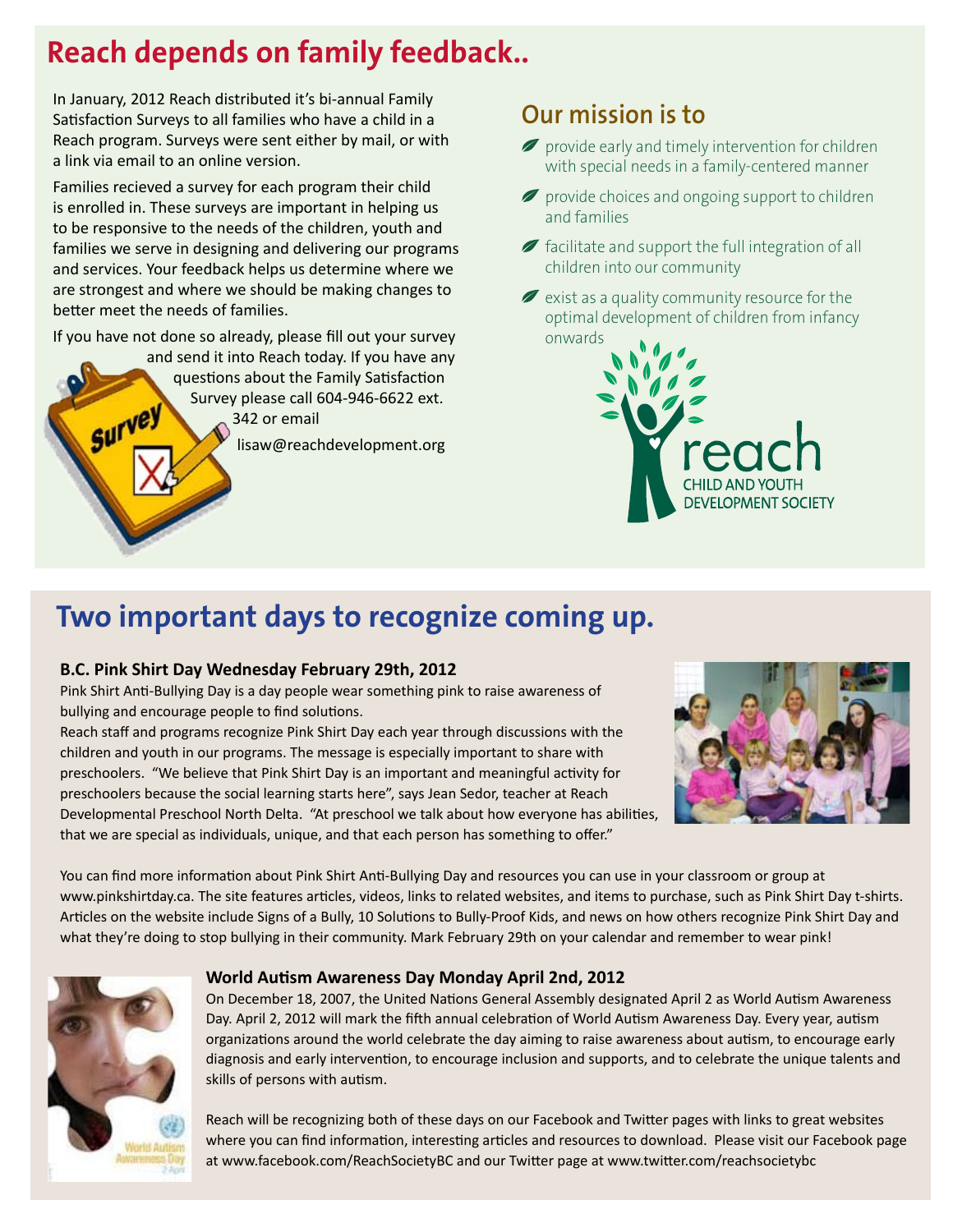## **Preschool imaginative play strengthens important skills.**







In January, children at Reach Developmental Preschool South Delta were busy at play in their pretend town of shopping centres and grocery stores. Teachers set up stations where the children pretended they were shopkeepers and customers buying groceries and household items. Using toys like plastic food, cash registers and play money the children interacted and had fun while strengthening important developmental skills .

Imaginative play is a vital part of the preschool learning curriculum. There is growing research supporting the connections between cognitive competence and high-quality pretend play.

Pretend play engages many areas of the brain because it involves emotion, cognition, language, and sensorimotor actions. It requires role taking, communication, and improvisation and involves cognitive strategies such as joint planning, negotiation, problem solving and goal-seeking. Social referencing as well is a large part of pretend play: children are observing someone else's responses and showing an understanding of others' thinking and beliefs, in order to decide how to respond to an ambiguous situation.

Social development is a key area in the measurement of childrens' competancies upon entering kindergarten. With kindergarten now being a full six hours each school day, children are required to have higher levels of social and emotional competancies. Ensuring play is a part of every preschool child's day will promote the development of the thinking and social skills that will support later learning, and help children to be more prepared for the challenges of a full day away from home.



## **Resources & links for children, youth and families....**

#### **The Special Needs iPad & App Series**

The market for special needs applications for the Apple IPad has become so big that Apple has created a Special Education section of their App Store to cater to special needs.

The website **The Friendship Circle Blog: Special Needs Resources for Parents and Educators** has put together a nine part series on the iPad and useful applications. The series aims to provide guidance and resources that will make it easier for those looking for more information about the iPad, new apps and special education.

The series includes:

- \* 7 Assistive Communication Apps
- \* 7 Scheduling and Behavioural Apps
- \* 11 Social Skills and Life Skills Apps
- \* 10 Websites to Find Special Needs Apps
- \* 7 Special Needs Apps in the Google Android Market

Here's a sample:



#### **Model Me Going Places**

Price: Free Link: https://market.android.com/details?id=org.cocos2dx.application Model Me Going Places™ is a great visual teaching tool for helping your child learn to navigate challenging locations in the community. Each location contains a photo slide show of children modeling appropriate behavior. Locations include: Hairdresser, Mall, Doctor, Playground, Grocery Store, Restaurant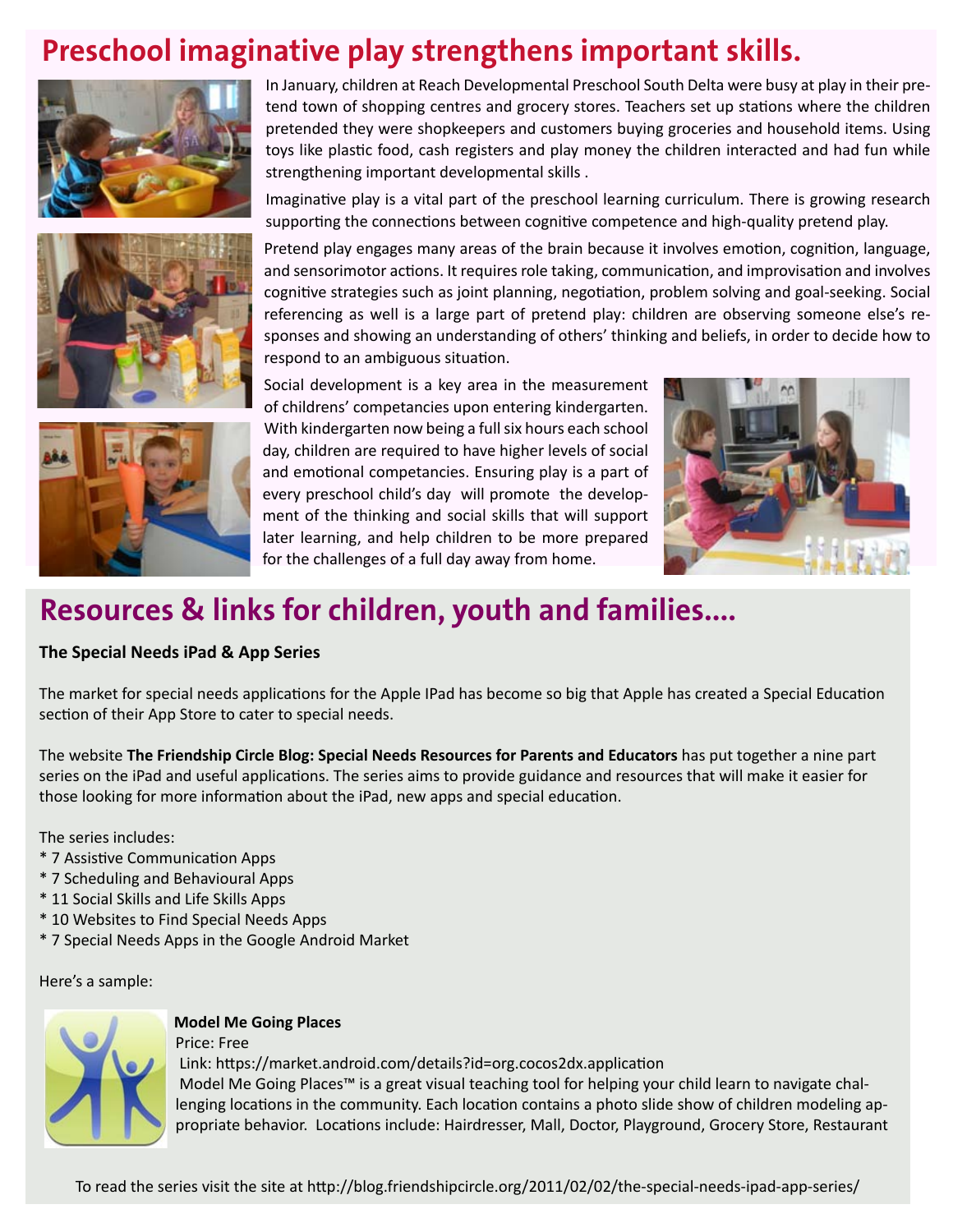# **from the Reach Health and Safety committee. Infant and Toddler Health**

With colds and flus going around it's important to keep on top on healthy habits, especially around young children. Here are some tips on keeping the bugs at bay. Modified from the Best Chance website at www.bestchance.gov.bc.ca

#### **Preventing Illness**

You can help prevent your child from getting sick by doing three simple things: getting your child immunized, washing your child's hands, and keeping surfaces clean.

#### **Immunizations**

Immunization is the best way to protect your child against many serious diseases. British Columbia provides publicly funded immunizations to protect your child against measles, mumps, rubella, hepatitis B, diphtheria, tetanus, pertussis (whooping cough), polio, Haemophilus influenzae type b disease (Hib), chicken pox, pneumococcal and meningococcal diseases, and human papilloma virus (for girls).

#### **Hand Washing**

Hand washing is the easiest way to help prevent your child from getting sick. Show your toddler how to wash his or her hands properly. Wash hands for 15 to 20 seconds, (about the time it takes to



sing Happy Birthday.) Use plain soap and warm water. Wash your hands and your child's hands often, especially after changing diapers or toileting, after blowing a nose, after touching animals or cleaning a litter box, when tending a sick child, when preparing food or before eating. Avoid using antibacterial soaps. They may add to the growth of "superbugs." Superbugs are bacteria that are too strong to treat with antibiotics.

#### **Hand Sanitizer**

Hand sanitizer gel works well when you don't have access to soap and water. Just rub hands together until the gel is dry. The alcohol will kill the germs on your hands and your child's hands.

*Read the Reach Health and Safety Committee feature every issue of the "inside Reach" newsletter. If you have any health or safety questions please contact Sandra Payne at 604-946-6622 ext. 338 or at sandrap@reachdevelopment.org* 

#### **Keeping Surfaces Clean**

Cleaning surfaces and other things that your child or your child's food touches helps prevent your child from getting sick. Some of the most important things to keep clean are:



•Food preparation areas and kitchen utensils

- •High chairs, bibs, dishes and cups
- •Strollers, toys
- •Cribs, changing tables, other furniture that your child touches
- •Garbage containers
- •Pet litter boxes, pet toys, pet beds

British Columbia has a number of health resources that can help you when your child gets sick:

#### **BC HealthGuide**

The BC HealthGuide provides helpful information you can trust on many medical concerns. Available at no charge from your pharmacy.

#### **HealthLink BC**

When you need information right away, you can call HealthLink BC at 8 1 1. The registered nurses will give you 24 hour confidential information and advice. You can also speak to a pharmacist about medication concerns. The Deaf and hearing impaired number is 7 1 1 and translation services are offered in over 130 languages. You can also seek information online on the HealthLink BC website: www.healthlinkbc.ca

#### **Public Health Offices**

You have a local public health office near you. It provides many supports for you and your children. If you have any doubts about your Child's health, talk to any of the following health professionals:

- Family doctor
- Pediatrician
- Dentist
- Optometrist
- Pharmacist

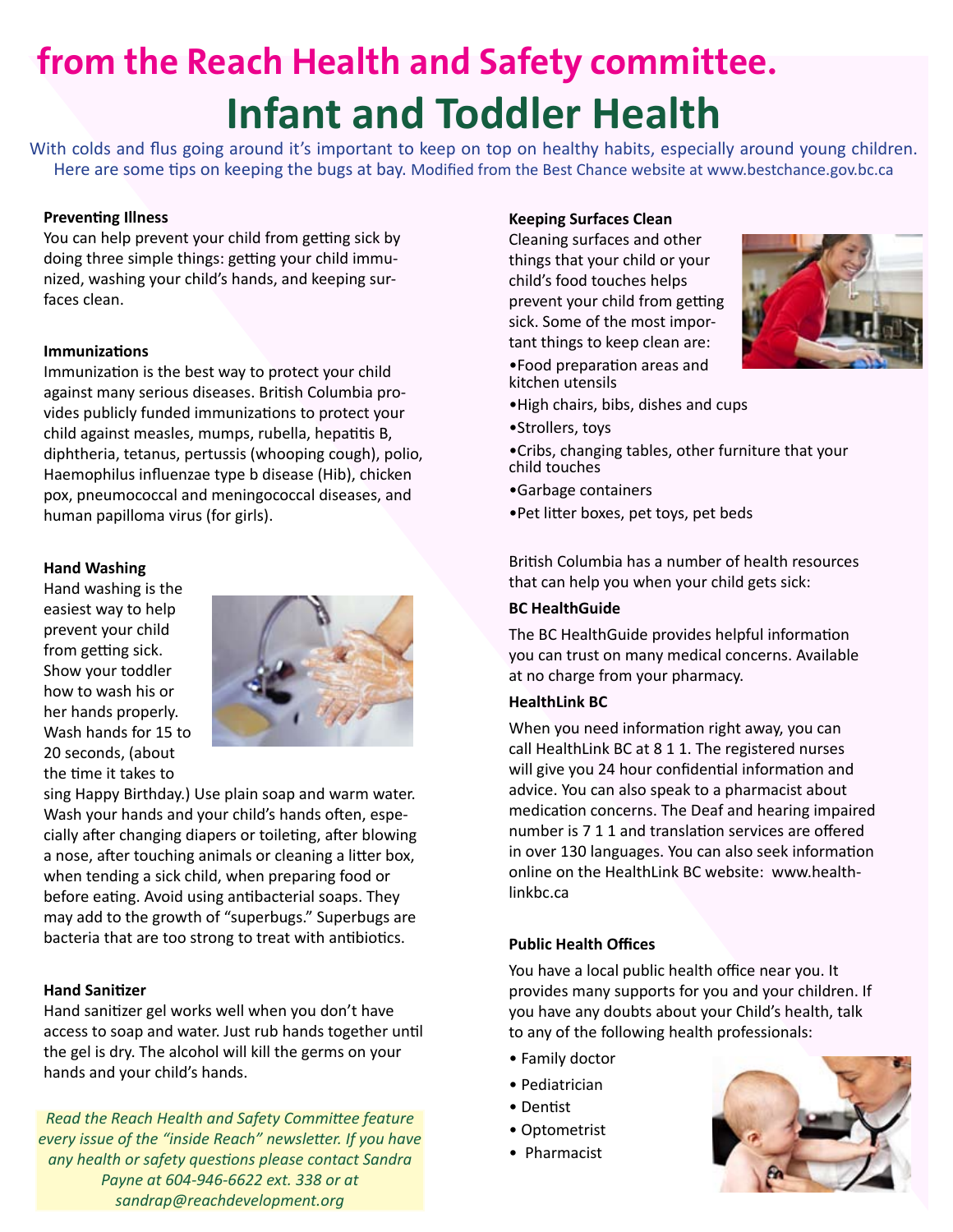# **Mark your calendars.**

| Date time & location                                                                                                                            | Name of event and description                                                                                                                                                                                                                                                                                                                                                                                                                                                                                                                                                                                                                                                                                                                                                     | To register                                                                                                                                                                            |
|-------------------------------------------------------------------------------------------------------------------------------------------------|-----------------------------------------------------------------------------------------------------------------------------------------------------------------------------------------------------------------------------------------------------------------------------------------------------------------------------------------------------------------------------------------------------------------------------------------------------------------------------------------------------------------------------------------------------------------------------------------------------------------------------------------------------------------------------------------------------------------------------------------------------------------------------------|----------------------------------------------------------------------------------------------------------------------------------------------------------------------------------------|
| <b>Thursday February 16th</b><br>6:00pm - 9:00pm<br>1110-6900 Graybar Rd.<br>Richmond, BC V6W 0A5                                               | <b>Natural Environment Teaching Workshop</b><br>This workshop for professionals and parents of children with<br>autism shows participants that teaching can permeate every<br>activity and that they can support their child's learning by using<br>activities in the child's daily life. Each child has particular interests<br>and motivation and participants are shown how to use the<br>child's motivation for some preferred activities and reinforcers to<br>encourage learning and practice of referencing, communication,<br>play and social skills.                                                                                                                                                                                                                     | To register or for more info contact<br>Tricia Bailey at<br>tricia@abacentre.ca<br>(604) 232-4122<br>More at www.abacentre.ca                                                          |
| <b>February 22, 2012</b><br>Registration begins at<br>8:30AM Workshop:<br>9:00AM-4:00PM<br>Holiday Inn Vancouver<br>Centre 711 West<br>Broadway | <b>De-escalating Potentially Violent Situations</b><br>This workshop is designed to teach people to de-escalate<br>potentially violent situations through assertiveness and<br>interpersonal communication. Participants will develop a clear<br>understanding of how to assess the potential for violence and<br>respond with a diverse set of interpersonal tools and strategies<br>designed to defuse potentially violent situations.<br><b>Cost \$190+HST</b>                                                                                                                                                                                                                                                                                                                 | For more information:<br>info@ctrinstitute.com<br>(204) 452-9199<br>or visit<br>www.ctrinstitute.com                                                                                   |
| February 24 & 25, 2012<br>8:45 am - 4:30 pm<br><b>Marriott Vancouver</b><br>Airport Hotel 7571<br>Westminster Highway<br>Richmond, BC V6X 1A3   | <b>Autism Awareness Centre Conference</b><br>Friday presentation by Paula Kluth "You're Going to Love This<br>Kid": Participants will learn practical ways of supporting those<br>with autism & other disabilities in schools, at home, and in<br>communities. Saturday presentation by Barbara Sher "The Power<br>of Play How Sensory Games Can Stimulate Motor, Social, Cognitive<br>and Language Skills for all Children." Parents, teachers, and other<br>professionals will learn, through play, a large variety of games that<br>stimulate brain development and include children with special<br>needs.                                                                                                                                                                    | <b>Contact Maureen Bennie</b><br>maureen.aaci@shaw.ca<br>1-866-724-2224<br>or visit<br>www.autismawarenesscentre.com                                                                   |
| Wednesday, March 7th<br>6:30 to 8:30 pm<br>Reach Ladner<br>#3 3800 72nd street, east<br>ladner V4K 3N2                                          | Parent workshop: Social Skills & the Hidden Curriculum<br>Presented by Pam Collins, Reach Child and Youth Development<br>Society.<br>Social skills are the foundation of connection. Everyone will have<br>a different level of social activity that feels right for them, but<br>regardless, each person will need to develop a base set of skills to<br>interact appropriately with their peers. Saying please and thank<br>you is just the beginning. Participants will gain an understanding<br>of the basics of social interactions as well as the Hidden Curriculum<br>- the rules of social behaviour that often are acquired by feeling<br>socially awkward. Often our children who think differently need to<br>be taught about these hidden rules explicitly. Cost \$10 | To register contact Carol at 604-946-<br>6622 ext.343 or at<br>caroly@reachdevelopment.org                                                                                             |
| <b>FRIDAY &amp; SATURDAY</b><br><b>MARCH 30 &amp; 31</b><br>9:00 am to 3:30 pm<br><b>SFU harbour centre</b><br>515 west hastings<br>vancouver   | Emotion Management, Relationships, Healthy Sexuality for<br>Individuals with Asperger's Syndrome.<br>Day 1 will elaborate on strategies to improve the social and sexual<br>skills of individuals with AS. Topics include: Friendship; Emotions,<br>("Mind Reading" software, how to read emotions of the face,<br>expressing emotions related to sexuality); Communication (verbal<br>and non verbal, Theory of Mind); Sexual behaviour; Intimacy;<br>and Interpersonal relationships in different contexts. Day 2<br>presentation explains why children and adults with Asperger's<br>syndrome are more prone to develop mood disorders and explains<br>strategies that can help individuals learn about and manage<br>emotions. Cost \$200 Burseries available.                | Register online or download a<br>registration form at<br>ww.actcommunity.net<br>for more info contact<br>604-205-5467 - toll-free 1-866-939-<br>5188<br>or email info@actcommunity.net |